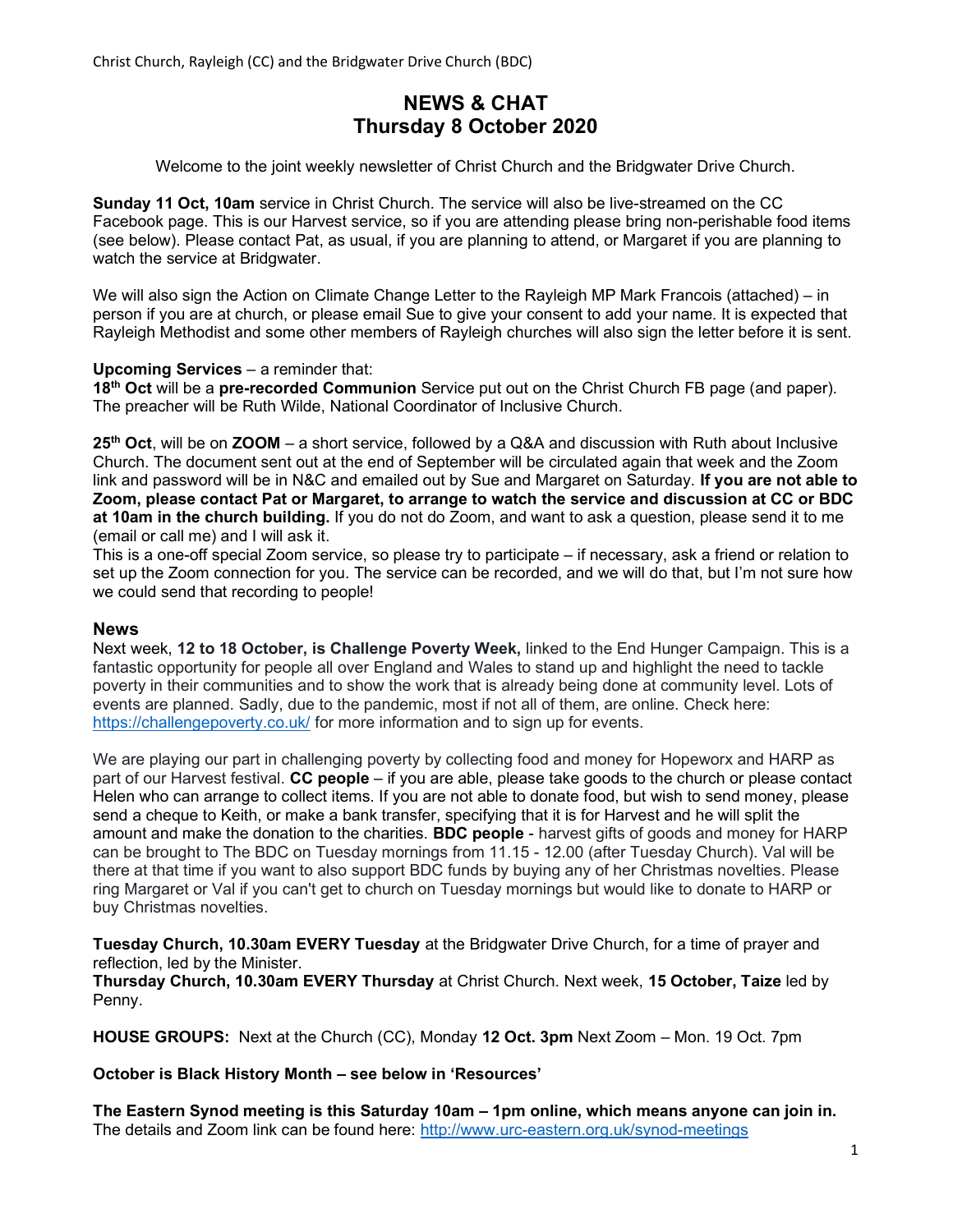## Inclusive Church seeks Trustees:

Could you serve the Inclusive Church Network as a trustee of the national charity? The Board invites applications/nominations of enthusiastic and dedicated supporters of inclusion of all kinds to join in governing our growing network. The Board would especially welcome applications from people with lived experience of exclusion — particularly Black and Asian people and people of other ethnic minorities, women and minority genders, and non-Anglicans. For more information, please contact Inclusive Church: office@inclusive-church.org

Bar 'n; Bus are expanding their work into Basildon and increasing their existing work in Rochford and Castle Point. So, they are looking to build their volunteer team and are running both the Introduction to Youth Work and In-School Mentoring programmes very soon. Both programmes are running from St Andrews Church, 3 Fremnells, Basildon, SS14 2QX.

Details as follows:

Introduction to Youth Work Training – Mondays  $12^{th}$ , 19<sup>th</sup> and  $26^{th}$  October 7:30-9:30pm – Book at https://www.eventbrite.co.uk/e/introduction-to-youth-work-course-tickets-123313394683

School Mentor Training – Fridays 16<sup>th</sup> October, 23<sup>rd</sup> October, 6<sup>th</sup> November 10:00am-Noon – Book at https://www.eventbrite.co.uk/e/school-mentor-training-basildon-tickets-123330190921

Sessions are open to all with no commitment to volunteer at this stage, so people are welcome to explore their involvement as they complete training. For more information, email Jamie at ceo@barnbus.org.uk or call 07935 222 113.

## CHILDREN'S SPACE – see attached Children's & Families News

## **DEVOTION**

I can't believe it (said in a Victor Meldrew voice!) on Sunday it will be only 8 weeks to the first Sunday in Advent! And judging by how fast the rest of the year has flown by, that will be gone in the blink of an eye, so forgive me if I mention the C word (Christmas) and am slightly political (I'm sure you expect nothing else by now!)

After an announcement, which thankfully I missed by listening to minimal news while on holiday, in which the Prime Minister said he was considering suspending the rule of 6 at least for Christmas Day, this did the rounds on Facebook:

'No Boris Johnson! No! You can't suspend the Rule Of Six for Christmas Day. The night before Eid you effectively cancelled families' observance. As a Church Minister I have to speak out and say that you can't treat Christians differently.'

Not to mention that it makes a mockery of the rules to suspend them for one day! This got me to thinking (as I often do) about what is the real meaning of Christmas, and what does it mean (or not mean) for the majority of the people in this country to celebrate it, without going to church or even realising it is a Christian religious festival. If you put all my immediate family (siblings and their children and grandchildren) together in one room, it would be considerably more than 6. However, that rarely happens. For the last few years, it has been just myself and Claudia for Christmas, and we don't give each other presents, preferring instead to give to charity (but that's a separate issue). If you believe the many magazine articles which start to appear from November onwards, the big family Christmas is torture for many people. Deciding which family (parents or in-laws) to spend the day with likewise. Who gets the children on Christmas day, if the parents are separated?, etc. So why are so many people saying, or more precisely why is the media complaining, that Christmas is 'cancelled' because you can't be with more than 6 people whose company you may not enjoy that much anyway! I know it is British nature to complain about family Christmases while secretly enjoying them, but it surely cannot be beyond the wit of most people, for one year, to space out the gatherings over a few days to stick within the rules. And certainly after the government managed to offend virtually all Muslims by announcing restrictions on the eve of Eid, they should not be contemplating relaxing the rules for Christians, practicing or not.

And should we not spare a thought for all the many people who this year will be spending Christmas alone, like they have maybe for many years previously. What about the people who might normally go to a Christmas meal organised for the homeless, or to a neighbour, who now probably can't go anywhere?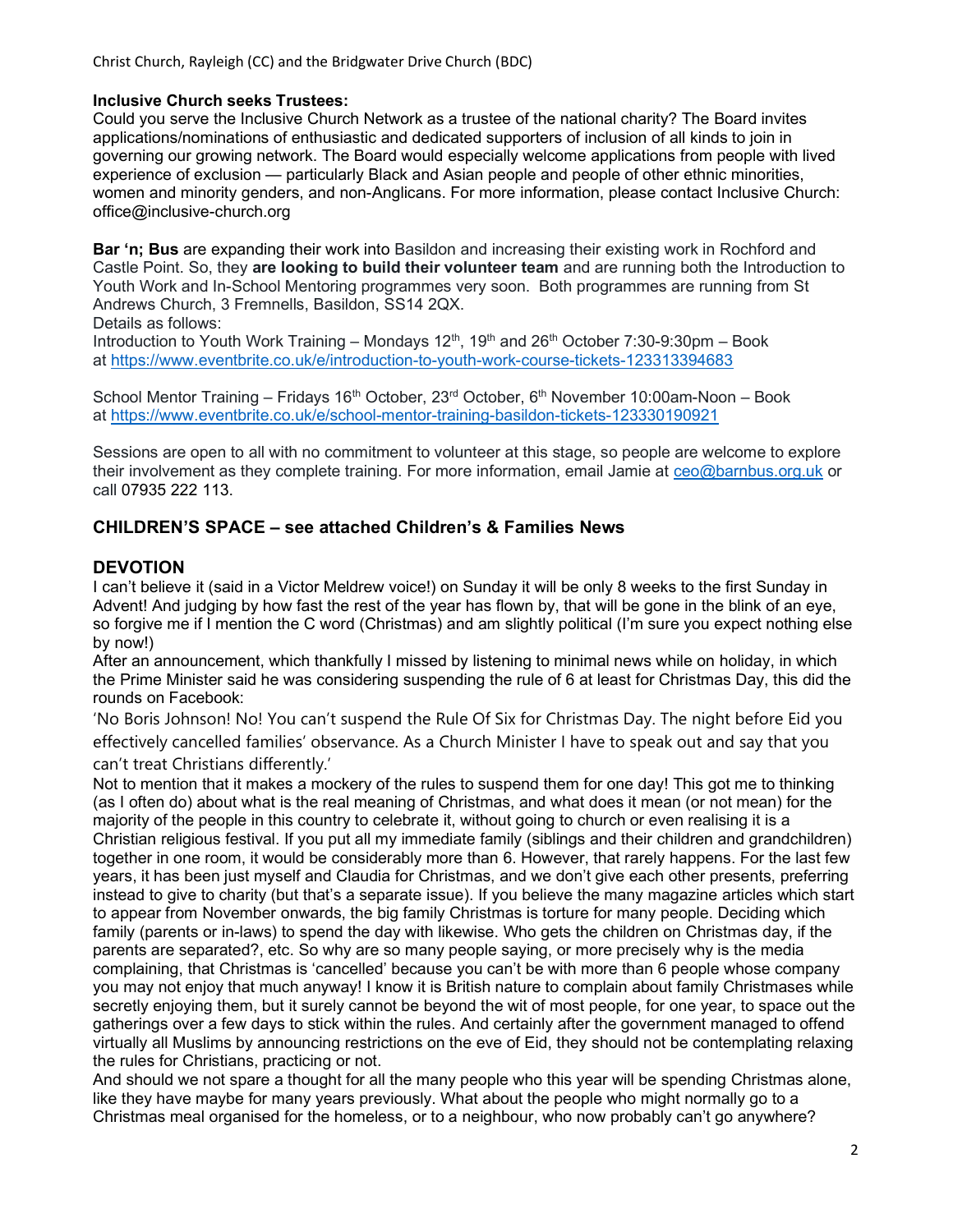Christ Church, Rayleigh (CC) and the Bridgwater Drive Church (BDC)

Christmas this year will be different, but it is definitely not cancelled. But perhaps like the different Easter we had, that will help us focus on the real message – that God was made incarnate in a small, vulnerable baby – born to the lowest of the low, an unmarried woman, soon to become a refugee… That the real message is not the gifts the Wise Men took, but the gift God gave us.

We are starting to plan some exciting things, so watch this space. But in the meantime, dust off your pen and paper and send some actual paper Christmas cards this year, or better still a handwritten letter. Maybe write a letter to a prisoner via Amnesty. Think about what charities you might be able give to. Rather than lamenting the lack of a good sing song at the Carol service, savour the words of the carols anew as you listen on radio or TV. Think about what it means for the Creator of the universe to have come to us as a vulnerable infant. And I'll promise not to mention Christmas again until December!

PS apparently in in Colombia they have already started playing Christmas songs – we listened to the inaugural radio programme two weeks ago! And you can guarantee the decorations will be up by November!

## TIPS & IDEAS - From 64 Million Artists

This week 64 Million Artists is focussing on World Mental Health Day on Saturday 10<sup>th</sup> October. The campaign **#HelloYellow** supports young people's mental health. I know many people gave to the Ration Challenge, so I am wary of highlighting raising money, but perhaps you can help raise awareness by supporting Yellow Friday, this Friday, the  $9<sup>th</sup>$ :

To celebrate **#HelloYellow** and to help spread the word, get creative with the colour.....yellow! Find it, capture it, play with it and use it! Could you wear an entirely yellow outfit? Could you cook a meal using only yellow ingredients? Could you paint, doodle, craft, knit, or make in yellow - or find and photograph a yellow scene?

And if videos are your thing, here is a very short (40 seconds) video about the project:

### https://www.youtube.com/watch?v=DY1Sh2ALnrM&feature=youtu.be

## RESOURCES

New weekly reflections from St Paul's Cathedral: https://mailchi.mp/27f32c8b9b72/coming-up-from-stpauls-cathedral-1350100?e=e30a1f608a<br>A reflection (video) from St Paul's Cathedral on the novelist James Baldwin for **Black History Month**:

<u>https://youtu.be/HLtJ-oAlLPQ</u><br>Revd Dr Calvin Samuel (minister of Rayleigh Methodist) is leading an anti-racism book group. The first

meeting, online, is on 15 October at 7.30pm. You can find out the book to read, and book for the event here: <u>https://www.eventbrite.co.uk/e/antiracism-reading-group-tickets-119338264963</u><br>There is a new programme 'Enslaved' about slavery starting on BBC2 on Sunday night. It looks like it is

already available on iPlayer - https://www.bbc.co.uk/programmes/m000ngdz/broadcasts/upcoming

I'm including this again, even though the season is finished, because this Sunday is our Harvest celebration - Resources for 'Creation Season' Observed from September 1 to October 4, the Season of Creation is an annual celebration of prayer and action embraced by the wider ecumenical community to protect and care for our common home. This jointly-produced Celebration Guide provides resources for Christians worldwide

to pray, reflect, and respond with bold action as stewards of God's creation : https://www.cwmission.org/resources-for-this-years-season-of-creation-are-now-available/

## PRAYER CORNER

I invite all of you to set aside time daily to pray for our churches and members but also for the whole nation and world. I am praying 'live' with a short devotion every day, Monday – Friday, on the Rev Naomi Facebook Page, then shared with both church FB pages. Due to increasing other commitments, this may not now happen every day, but I will endeavour to do it most days. Daily prayers on Facebook are back!